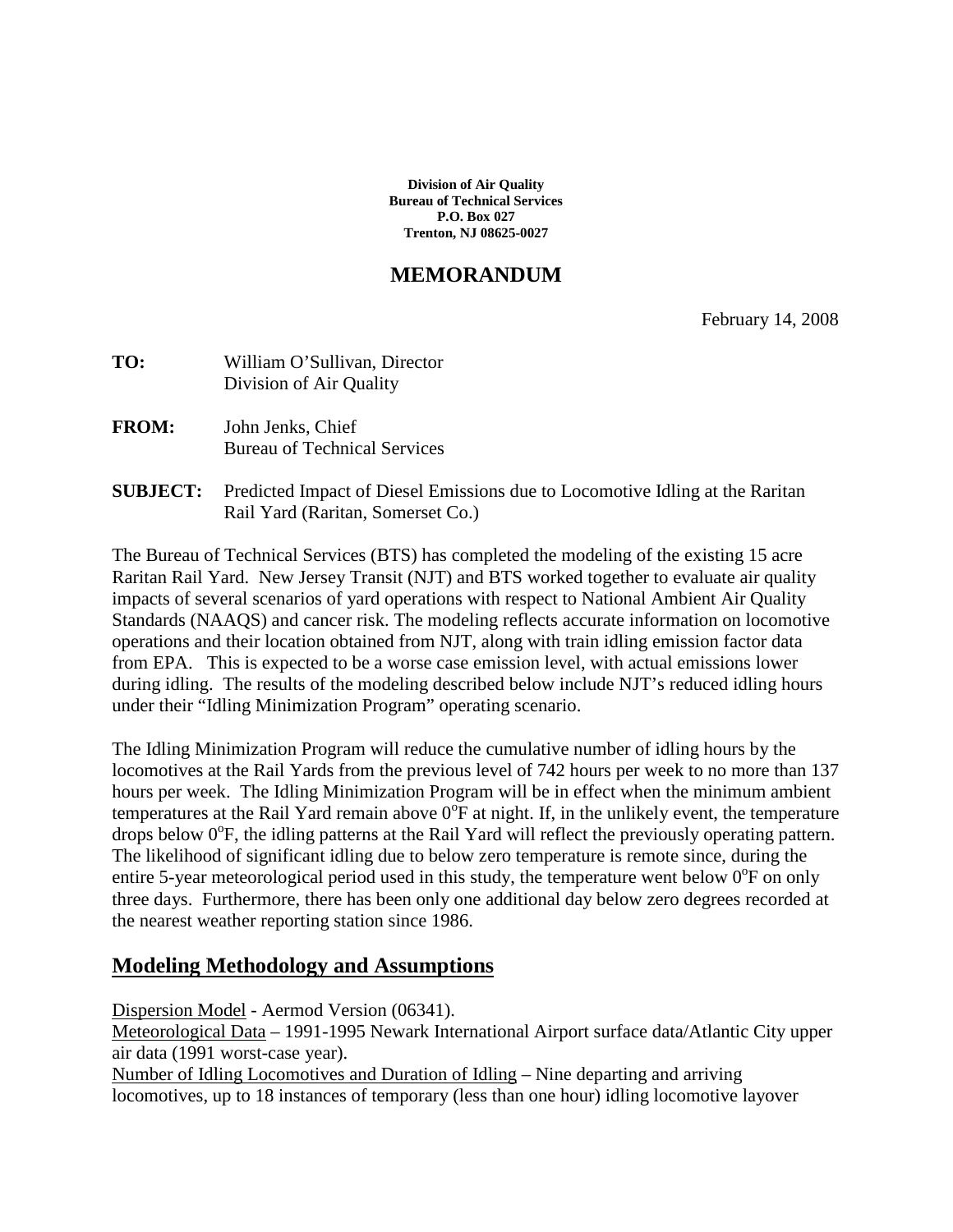during the day, both weekday and weekend idling patterns; locomotives that experience the longest idling times were located nearest the maximum impact area; M. Judd (NJ Transit) e-mail to P. Hanna (NJDEP), August 14, 2007.

Source Characterization – Volume sources, each 6.3 m in length and 4 m in height released 4 m above the ground (center point). Volume sources distributed across the Rail Yard according to figure supplied by NJTransit (email to M. Dower, 25 July, 2007)

Diesel Emission Factor<sup>a</sup> – 44.0 grams/hr per idling locomotive from the EPA document *Emission Standards for Locomotives and Locomotive Engines*, 1998 (Chuck Moulis,

EPA). The emission rate is based on the use of 2000 ppm sulfur fuel. We acknowledge that NJ Transit is transitioning to 500 ppm sulfur fuel and experts believe that will reduce the emission rate by 3-10% (conference call with Chuck Moulis from EPA OTAQ and Steve Fritz from

Southwest Research Institute on  $10/9/07$ ).  $^{\circ}$ Additional explanation of the basis for this factor is contained in the attached NJDEP Memorandum from Melinda Dower to John Jenks dated 10-17-2007

Type of Engine – EMD-16-645E3B built between 1965-1971, 3000 HP (R. Marcolina March 13, 2007 e-mail).

Background PM-2.5 Monitor – Chester NJ, 2004-2006 data.

Special Receptors – Elementary School Building, residences to the northeast, and residences to the south. The location of these receptors in relationship to the Rail Yard is shown in Figure 1.

#### **Proposed Idling Minimization Program**

The Idling Minimization Program will significantly reduce idling except when minimum ambient temperatures at the Rail Yard fall below  $0^{\circ}$ F at night (apart from normal operations such as maneuvering and engine spin down). Idling prior to the Idling Minimization Program at the Raritan Rail Yard includes 87 hrs, 42 min each weekday and 151 hrs, 49 min each day on the weekend. Figure 1 shows the modeled concentrations of PM-2.5 around the train yard prior to the implementation of the Idling Minimization Program. The Idling Minimization Program is projected to result in a reduction of the train idling hours to 21 hrs, 23 min per day during weekdays and 14 hrs, 57 min per day on the weekends (approximately 1 hour per day per locomotive). By implementing the Idling Minimization Program at  $0^{\circ}$ F, the total locomotive idling hours is reduced by over 80%. Based on recent historical weather records the likelihood of all the locomotives needing to idle overnight is less extremely low.

# **PM-2.5 National Ambient Air Quality Standards (NAAQS) –**

Table 1 lists the maximum predicted annual PM-2.5 concentrations with the Idling Minimization Program in effect year round. The impact due to diesel locomotive emissions are combined with representative PM-2.5 background levels and compared to the PM-2.5 NAAQS. All diesel particulate emissions are assumed to be PM-2.5. Compliance with the annual PM-2.5 NAAQS is predicted at all locations. Figure 2 shows the spatial distribution of the future annual PM-2.5 concentrations due to idling locomotive emissions predicted in the vicinity of the Rail Yard. This figure does not include background PM-2.5 concentrations.

Following the Idling Minimization Program, locomotives in the rail yard will only be idling for a maximum of 1 hour in any 24-hour period. Figure 3 shows the highest 24-hour modeled concentrations of PM-2.5 around the rail yard resulting from this Program.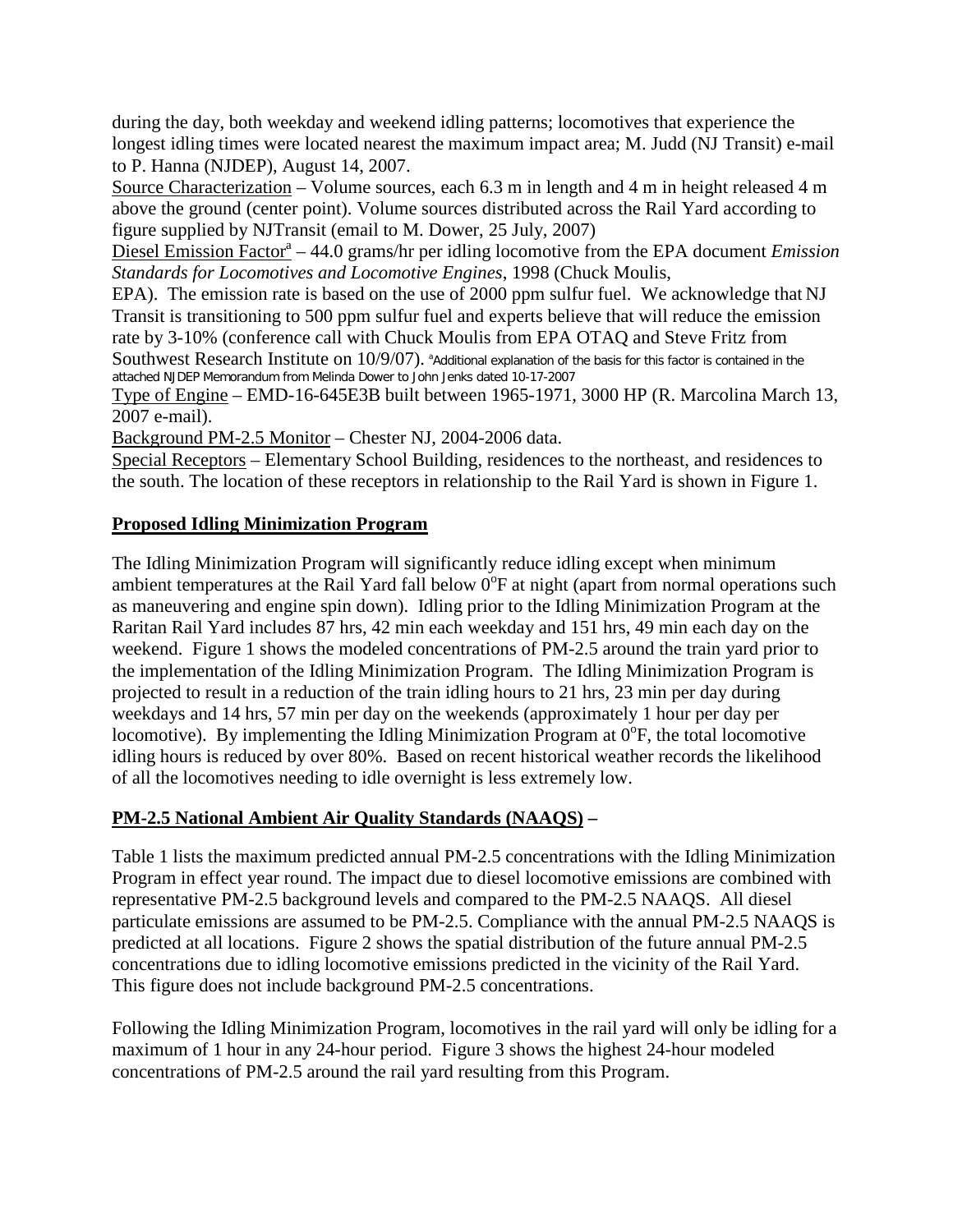Table 2 shows the maximum predicted 24-hour PM2.5 concentrations for the conditions above 0<sup>o</sup>F for the future case (using the actual meteorology over the period 1990-1994 at Newark).

| Table 1: Predicted Annual PM-2.5 Impacts - Idling Minimization Program (ambient |                                                                     |                                                      |                                                     |                    |  |
|---------------------------------------------------------------------------------|---------------------------------------------------------------------|------------------------------------------------------|-----------------------------------------------------|--------------------|--|
| temperatures above $0^{\circ}F$ )                                               |                                                                     |                                                      |                                                     |                    |  |
| <b>Receptor</b>                                                                 | <b>Annual PM-2.5</b><br>Concentration <sup>a</sup><br>$(\mu g/m^3)$ | $PM-2.5$<br>Background <sup>b</sup><br>$(\mu g/m^3)$ | Total PM-2.5<br>Impact<br>$(\mu$ g/m <sup>3</sup> ) | NAAQS <sup>c</sup> |  |
| Elementary<br>School                                                            | 0.13                                                                | 10.0                                                 | 10.1                                                | 15                 |  |
| Residents<br>(northeast)                                                        | 0.05                                                                | 10.0                                                 | 10.1                                                | 15                 |  |
| Residents<br>(south)                                                            | 0.04                                                                | 10.0                                                 | 10.0                                                | 15                 |  |
| Maximum<br>offsite                                                              | 0.78                                                                | 10.0                                                 | 10.8                                                | 15                 |  |

a. NJDEP interim annual PM-2.5 significant impact level (SIL) is  $0.3 \mu g/m<sup>3</sup>$ . This SIL in New Jersey is used to evaluate new major stationary sources until the federal EPA adopts a national SIL.

b. Average annual concentration measured at Chester from 2004 to 2006.

c. The PM-2.5 annual National Ambient Air Quality Standard is **15 µg/m**<sup>3</sup> calculated as a 3-year average from three successive annual averages.

| Table 2. Maximum Predicted 24-hour PM-2.5 Impact – Idling Minimization<br>Program (Weekday/Ambient Temperatures above 0°F) |                                                                 |                                                        |                                         |           |
|----------------------------------------------------------------------------------------------------------------------------|-----------------------------------------------------------------|--------------------------------------------------------|-----------------------------------------|-----------|
| <b>Receptor</b>                                                                                                            | 24-Hour PM-2.5<br>Concentration <sup>a,b</sup><br>$(\mu g/m^3)$ | <b>Background</b><br>PM-2.5 $\degree$<br>$(\mu g/m^3)$ | Total PM-2.5<br>Impact<br>$(\mu g/m^3)$ | NAAQS $d$ |
| Elementary                                                                                                                 | 0.65                                                            | 30.3                                                   | 30.9                                    | 35        |
| School                                                                                                                     |                                                                 |                                                        |                                         |           |
| Residents                                                                                                                  | 0.23                                                            | 30.3                                                   | 30.5                                    | 35        |
| (northeast)                                                                                                                |                                                                 |                                                        |                                         |           |
| Residents                                                                                                                  | 0.19                                                            | 30.3                                                   | 30.5                                    | 35        |
| (south)                                                                                                                    |                                                                 |                                                        |                                         |           |
| Maximum                                                                                                                    | 2.82                                                            | 30.3                                                   | 33.1                                    | 35        |
| offsite                                                                                                                    |                                                                 |                                                        |                                         |           |

a. 24-hour PM-2.5 value represents the eighth-highest value representing the  $98<sup>th</sup>$  percentile concentration to reflect the NAAQS.

b. NJDEP interim 24-hour PM-2.5 significant impact level (SIL) is  $2 \mu g/m^3$ . This SIL in New Jersey is used to evaluate new major stationary sources until the federal EPA adopts a national SIL.

c. Average 24-hour 98<sup>th</sup> percentile concentration measured at Chester from 2004 to 2006.

d. The PM-2.5 24-hour National Ambient Air Quality Standard is **35 µg/m**<sup>3</sup> comprised as the 3-year average of three successive years of the 98th percentile 24-hour average.

#### **PM Concentrations on sub-zero days**

Historical meteorological records over the last 17 years show only four days of sub-zero temperatures. Figure 4 shows the maximum predicted 24-hour PM2.5 concentrations on the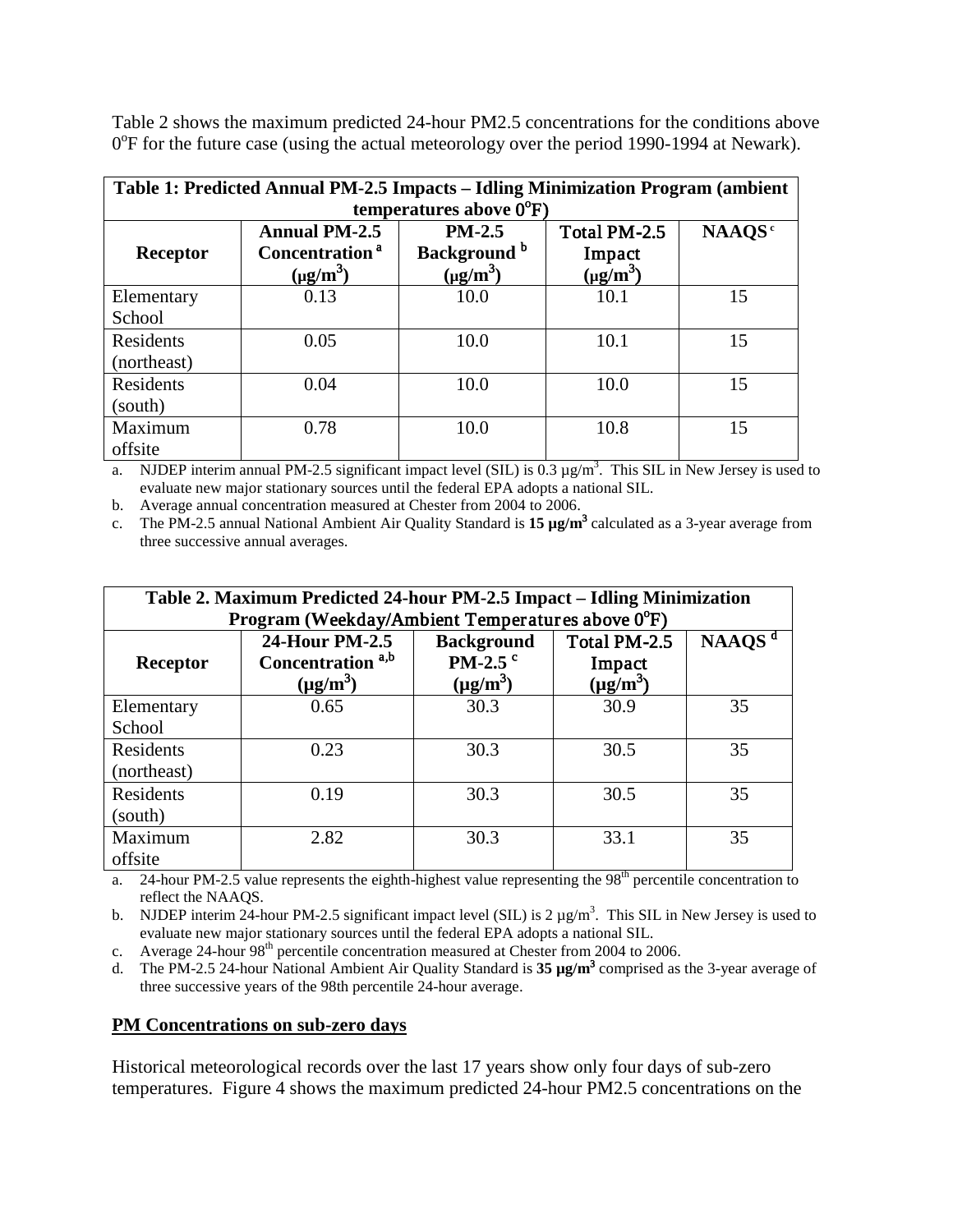worse case of these days. On such days the locomotives would idle all night long. The modeling results in this scenario can be confusing, because although the concentration may go above 35  $\mu$ g/m<sup>3</sup>, there is no NAAQS violation. This is because a NAAQS violation doesn't occur until eight days per year go over the threshold. Since sub-zero temperature days are so rare, there aren't enough sub-zero days during the year to generate a violation. In addition, previous meteorological records show that on most extremely cold days there is a wind speed of 10 knots that would tend to disperse the emissions from the idling locomotives and reduce the concentrations of PM 2.5. The increased risk associated with idling one additional day per year is negligible.

# **Carcinogenic Health Effects**

Table 3 lists the predicted worst case incremental cancer risk due to the emissions from the idling locomotives after the Idling Minimization Program is in effect. Figure 5 shows the spatial distribution of this predicted risk. The values range from 12 in a million at the residential area to the south to 39 in a million at the school assuming continuous 70-year exposure. The incremental cancer risk is an estimate that assumes a 70 year lifetime exposure, the worst case meteorological conditions, and unit risk factors which are based on toxicity. These include safety factors to account for uncertainty. Because of the conservative nature of the risk assessment process, these assumptions typically overestimate the risk.

The risk to children at the school is actually much less than 39 in a million. The calculated maximum actual risk assumes a person is living (24/7) at the school location for 70 years. Considering the time spent at school, the children's exposure is less than 1/65 of a lifetime. Another exposure consideration is that the children are at school during the day and the trains idle at night. This further reduces the risk. However, children may be more sensitive to the PM2.5 emissions because of their age. The EPA recently recommended a potency factor of three when adjusting the unit risk factor for school age children. Using this potency factor, together with reduced exposure, the maximum calculated risk for the children at the school would be about 2 in a million. While there is considerable uncertainty in estimating cancer risk, using conservative assumptions on risk, exposure, and sensitivity, the risk would be in the negligible range.

| Table 3. Maximum Predicted Cancer Risk – Idling Minimization Program |                                                                          |                    |                          |  |
|----------------------------------------------------------------------|--------------------------------------------------------------------------|--------------------|--------------------------|--|
| Receptor                                                             | <b>Annual Concentration</b> <sup>ª</sup>   Unit Risk Factor <sup>b</sup> |                    | <b>Incremental</b>       |  |
|                                                                      | $(\mu g/m^3)$                                                            | $(\mu g/m^3)^{-1}$ | Cancer Risk <sup>c</sup> |  |
| <b>Elementary School</b>                                             | 0.13                                                                     | 3 E-04             | 39 in 1,000,000          |  |
| Residents (northeast)                                                | 0.05                                                                     | 3 E-04             | 15 in 1,000,000          |  |
| Residents (south)                                                    | 0.04                                                                     | 3 E-04             | 12 in 1,000,000          |  |

a. The above table does not include background diesel concentrations that are estimated to be  $0.5 \mu g/m^3$  in the region according to USEPA's 1999 National Air Toxic Assessment (NATA).

b. Unit risk factor from California EPA (2002)

c. Assumes 70 year inhalation exposure, although exposures at the Elementary School are expected to be less than a life time and not at night, so the risk will be less (see text for further explanation).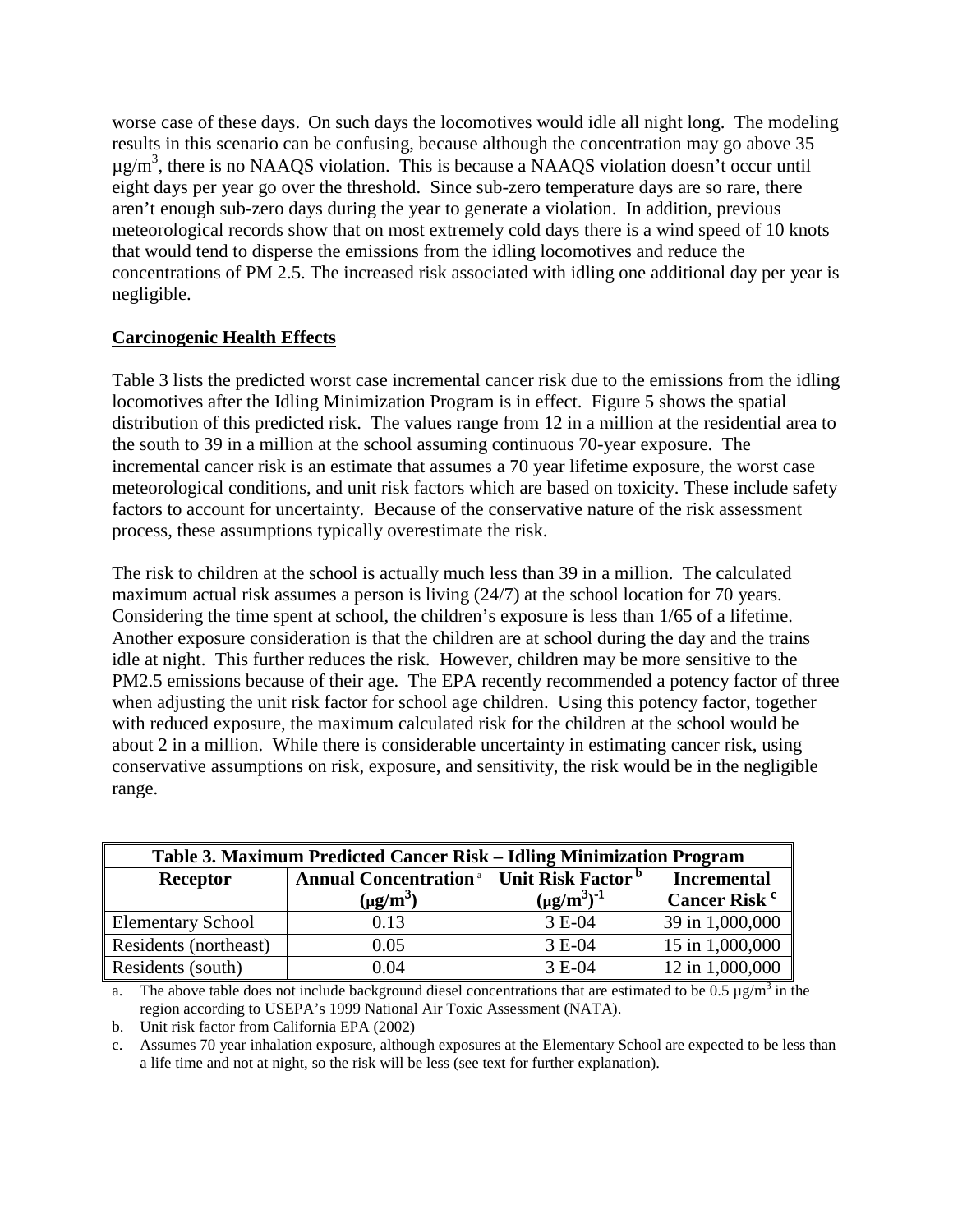# **Non-Carcinogenic Health Effects**

Table 4 shows the non-cancer risk estimates and lists the predicted annual concentration of diesel particulates and compares these values to the highest ambient air concentration at which no adverse health effects are expected (i.e., the reference concentration). All predicted concentrations are far less than the reference concentration.

| Table 4. Maximum Predicted Hazard Index - Idling Minimization Program <sup>a</sup> |                                                        |                                                                  |                             |  |
|------------------------------------------------------------------------------------|--------------------------------------------------------|------------------------------------------------------------------|-----------------------------|--|
| Receptor                                                                           | <b>Annual</b><br><b>Concentration</b><br>$(\mu g/m^3)$ | <b>Reference</b><br><b>Concentration</b><br>$(\mu g/m^3)^{a, b}$ | Hazard Index <sup>c,d</sup> |  |
| <b>Elementary School</b>                                                           | 0.13                                                   | 5.0                                                              | 0.03                        |  |
| Residents (northeast)                                                              | 0.05                                                   | 5.0                                                              | 0.01                        |  |
| Residents (south)                                                                  | 0.04                                                   | 5.0                                                              |                             |  |

a. The above table does not include background diesel concentrations that are estimated to be 0.5  $\mu$ g/m<sup>3</sup> in the region according to USEPA's 1999 NATA.

b. From IRIS, estimate of a continuous inhalation exposure for a given duration to the human population that is likely to be without an appreciable risk of adverse non-cancerous health effects.

- c. Assumes annual exposure
- d. Hazard index below 1 indicates negligible health risk.

# **NJDEP Risk Management Procedures for Facility-Wide Risk from Existing Sources**

When evaluating the health risk of facility-wide emissions from an existing source,

- Cancer risk greater than 1000 in a million unacceptable risk. Take immediate action to reduce risk.
- Cancer risk less than 1000 in a million but greater than 100 in a million (significant risk) – Implement short-term (less than 1 year) risk minimization strategy.
- Cancer risk less than 100 in a million but greater than 10 in a million (significant risk) – Implement long-term (more than 1 year) risk minimization strategy.
- Cancer risk less than 10 in a million negligible risk; a formal risk minimization strategy is not required. Continue efforts to minimize risk.

# **Uncertainties Affecting Cancer and Non-cancer Risk Predictions in Table 3**

- Actual emissions during idling will be less than those modeled here.
- Emissions from locomotives traveling through the rail yard are not evaluated separately. These are considered as part of the background exposure.
- The cancer risk prediction for the next 70 years assumes the diesel locomotive idling emission rate used will remain constant for the next 70 years. Emissions will decline as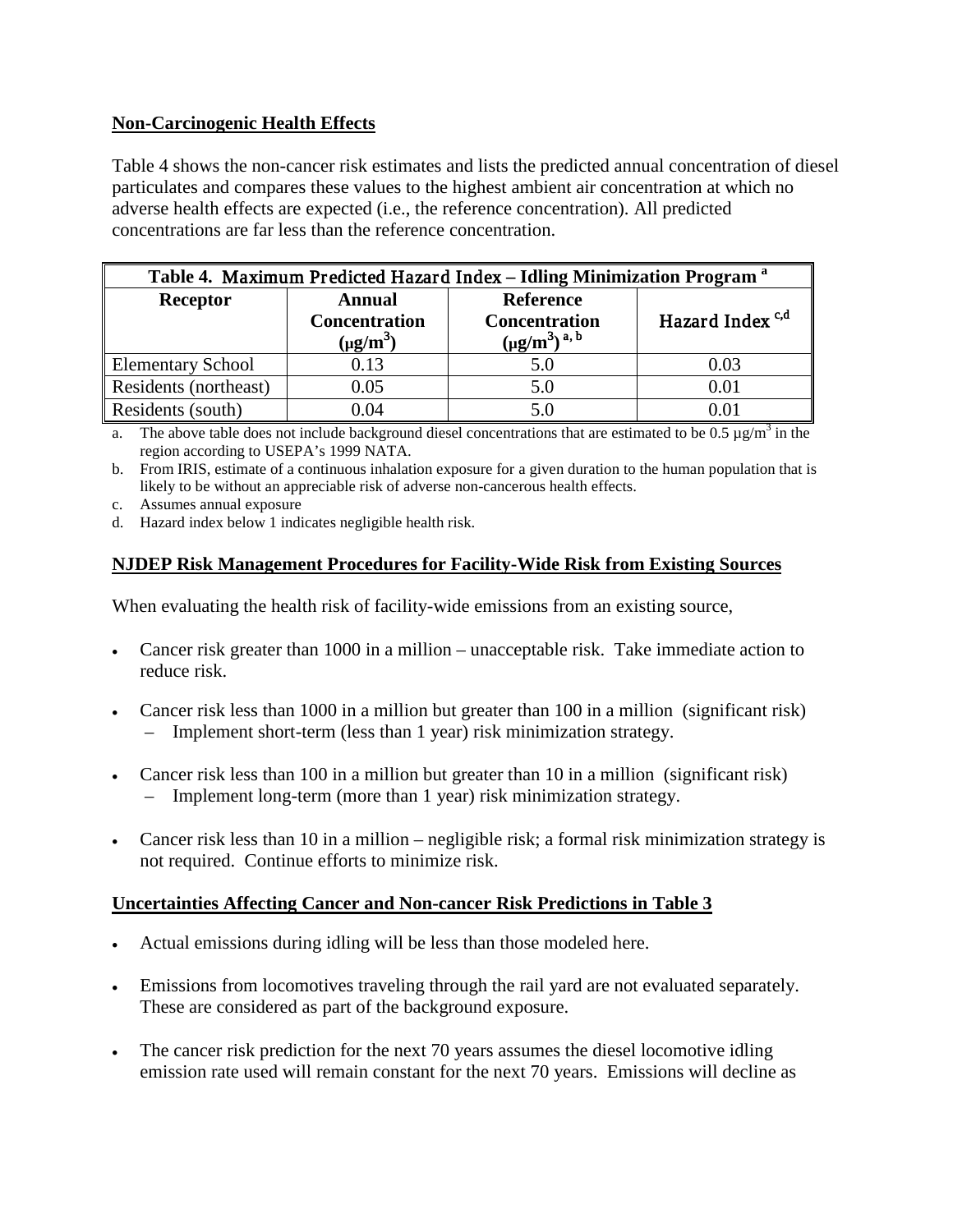cleaner fuels (ultra low sulfur diesel (ULSD)) are used and as locomotives are replaced with lower emitting diesel engines.

- The predicted cancer risk assumes a continual 70-year inhalation exposure to the modeled diesel particulate concentration. A person will not be present at the locations 24 hours per day or for 70 years, especially at the school.
- The incremental cancer and non-cancer risk reference concentration predictions only include emissions from idling locomotives at the Raritan Rail Yard. Risk of background air contaminant levels from other sources is not included in other than the comparison with the National Ambient Air Quality Standards.

# **Conclusions**

- 1. Annual PM2.5 levels both the pre and post-idling reduction operations do not cause an exceedance of the annual NAAQS.
- 2. 24-hour PM2.5 levels the pre-idling reduction operations were predicted to cause an exceedance of the 24-hour NAAQS in the area immediately north and south of the idling area. With idling reduction, there would be no exceedance of the 24-hour NAAQS.
- 3. Cancer risk the predicted worse case cancer risk for constant exposure for 70 years is between 10 in a million and 100 in a million. This is not negligible and justifies continuing long-term efforts to further reduce cancer risk.

# **Attachments**

c: Alan Dresser (BTS) Peter Mayes (BTS) Peg Hanna (Diesel Section) Melinda Dower (Diesel Section) Robert Marcolina (Diesel Section)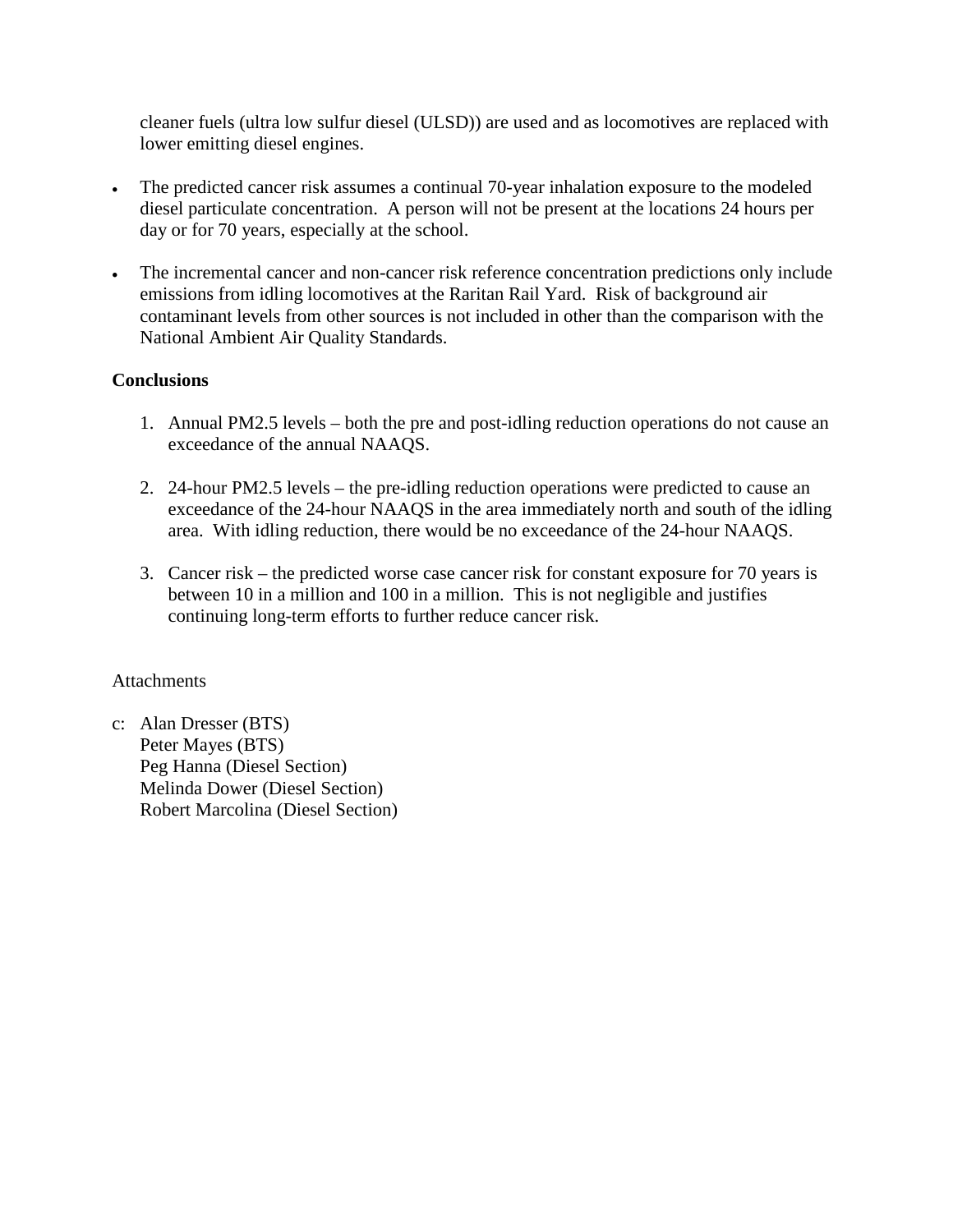#### FIGURE 1: MAXIMUM PREDICTED ANNUAL PM2.5 CONCENTRATIONS: PRE-IDLE REDUCTION PROGRAM



NAAQS=15 ug/m\*\*3; Background levels (not included in figure) = 10.0 ug/m\*\*3

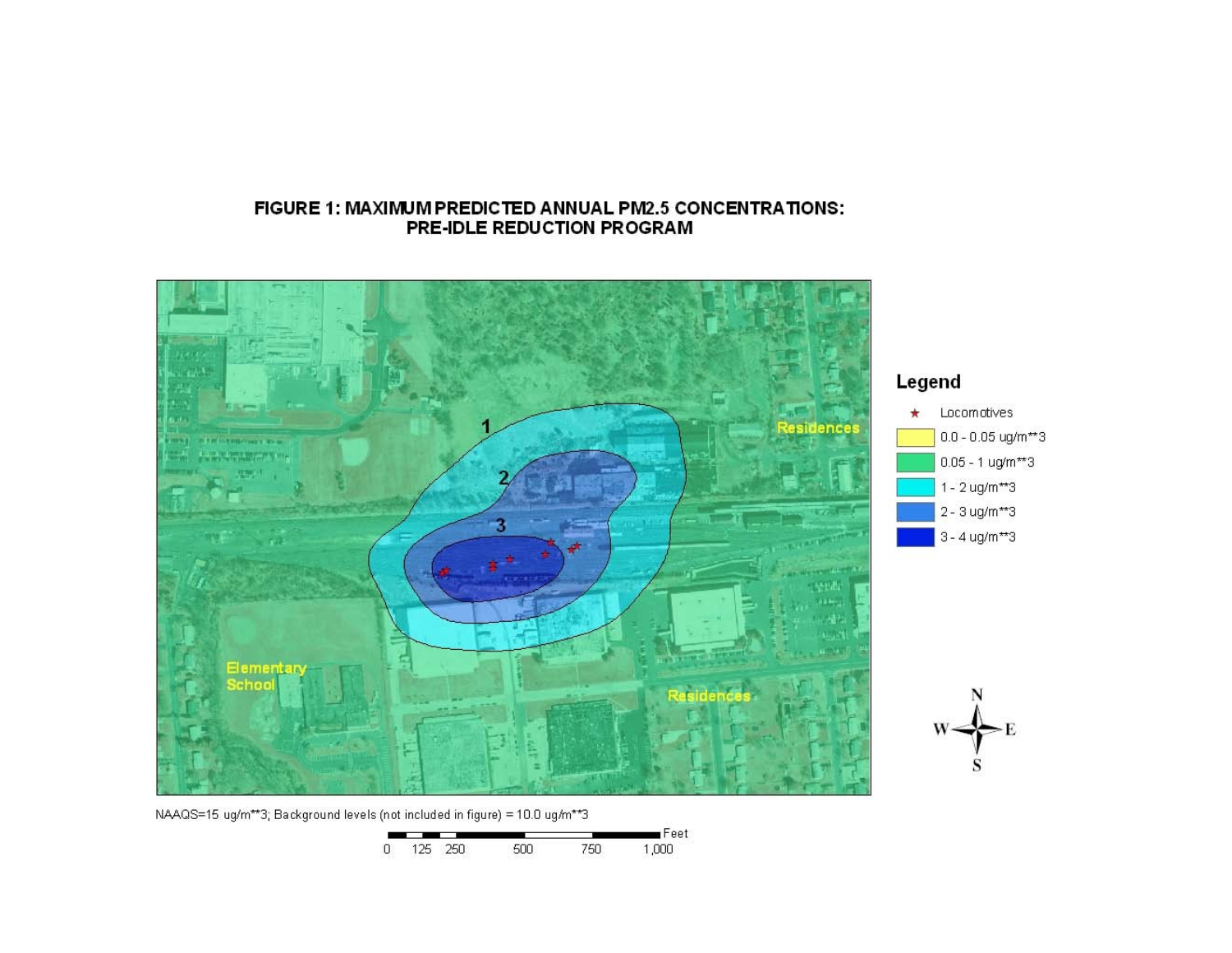#### FIGURE 2: MAXIMUM PREDICTED ANNUAL PM2.5 CONCENTRATIONS: MAXIMUM 1 HOUR IDLING WHEN TEMPERATURES ARE ABOVE 0 deg.F, **BASED ON NEW IDLING PROGRAM**

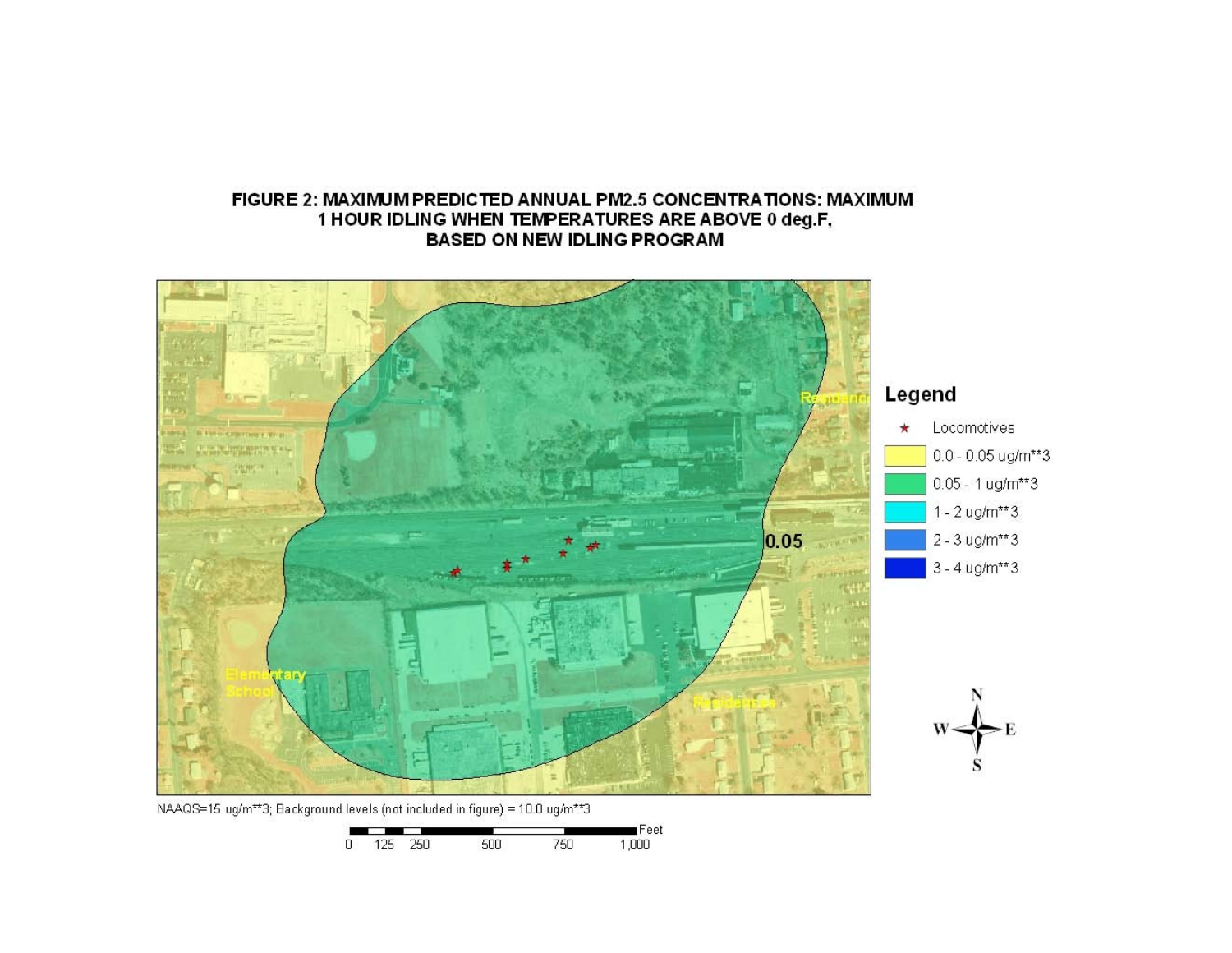#### FIGURE 3: MAXIMUM PREDICTED 24-HOUR PM2.5 CONCENTRATIONS FOLLOWING THE IMPLEMENTATION OF NEW IDLING PROGRAM (EFFECTIVE DECEMBER 2007) WHEN TEMPERATURE IS ABOVE 0 deg.F



NAAQS=35 ug/m\*\*3; Background levels (not included in figure) = 30.3 ug/m\*\*3

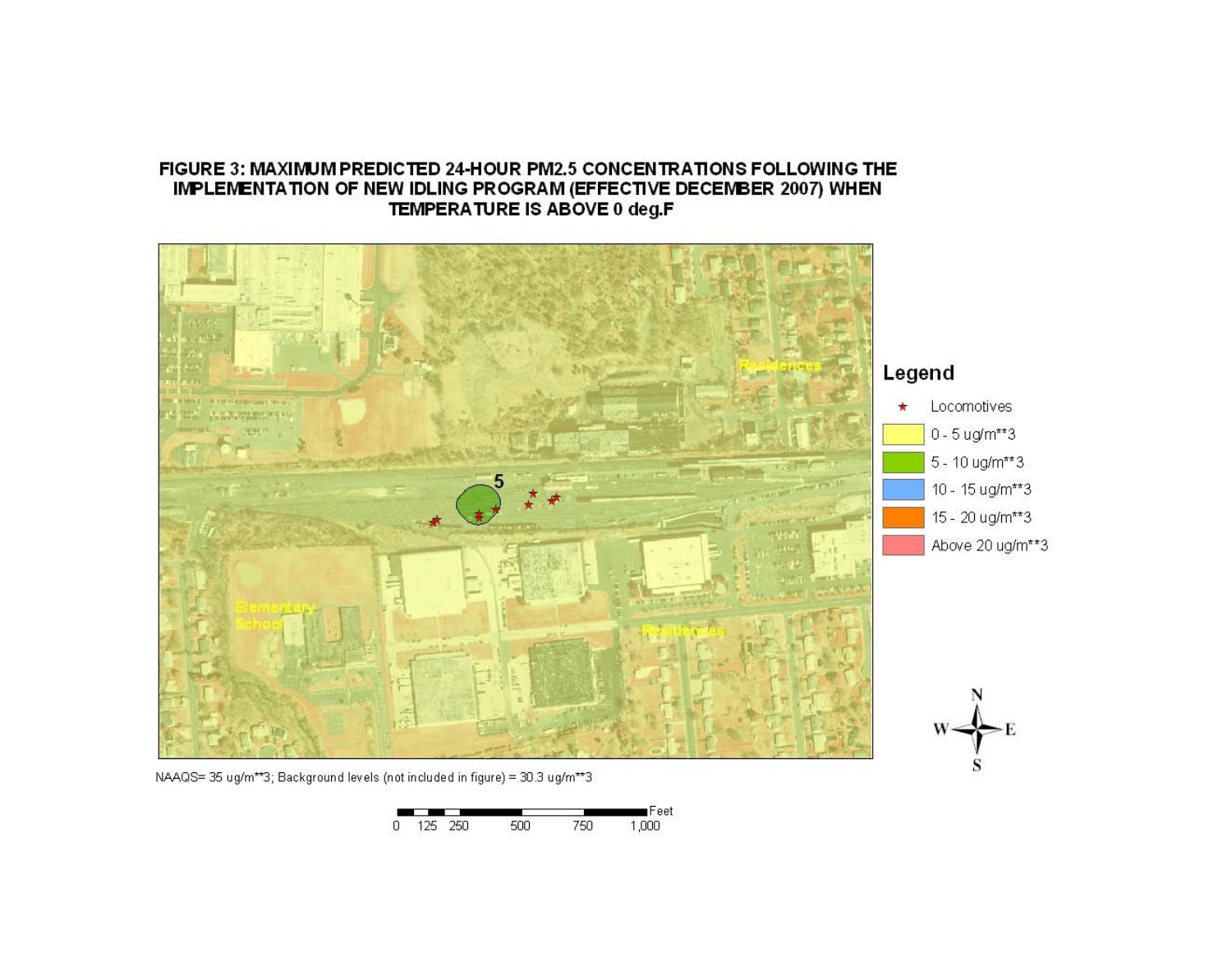# Legend Locomotives  $\star$ Stringer (Minian) WEBWEY'S HA  $0 - 5$  ug/m\*\*3 沈州 5 - 10 ug/m\*\*3 10 - 15 ug/m\*\*3 15 - 20 ug/m\*\*3 FW FILMPS Above 20 ug/m\*\*3 **CEBM** NAAQS= 35 ug/m\*\*3; Background levels (not included in figure) = 30.3 ug/m\*\*3  $\blacksquare$ Feet and the state of the state of the state of

750

1,000

#### FIGURE 4: MAXIMUM PREDICTED 24-HOUR PM2.5 CONCENTRATIONS-TEMPERATURE BELOW 0 deg.F

0 125 250

500